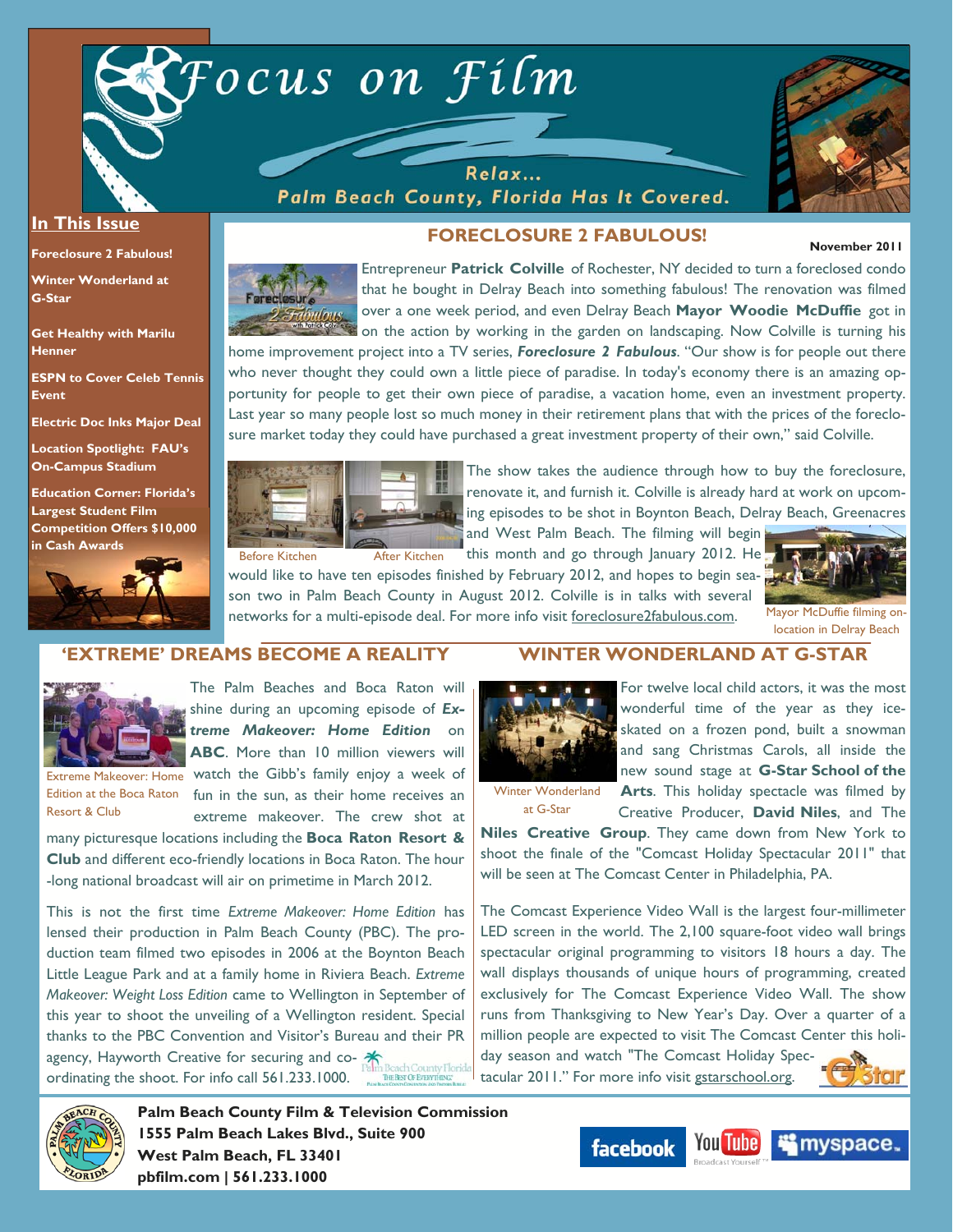#### **FESTIVAL HAS A COOL, INDIE VIBE**

# Palm Beach **Film Festival**

**The Palm Beach International Film Festival (PBIFF)** continues to live up to its ranking by **Movie Maker Magazine** as one of the top 10 destination film festivals! Recently, festival organizers announced "Monday Night at the Movies," a new special event that will be geared towards highlighting local filmmakers. Once a month the festival will screen films. "Filmmakers will now have the unique opportunity to showcase their films in a theater setting for their friends, crew and our community on a yearround basis," said **Randi Emerman**, PBIFF Executive Director.

The 17<sup>th</sup> annual PBIFF is set to take place April 11-19, 2012, and is now accepting submissions. Films can be submitted through Withoutabox.com or directly on the festival website, pbifilmfest.org. The early submission deadline is November 15, 2011. For more info visit pbifilmfest.org.

#### **PROHIBITION AND SOUTH FLORIDA**



*Prohibition and the South Florida Connection*, a WLRN original production by local filmmaker **Steve Waxman** is a new documentary depicting the prohibition era experience from Palm Beach to Key West.

The documentary showcases both sides of the law and features personal recollections by those with a direct connection to one of America's most notorious periods. "Filmed in an intimate style with telling photographs, obscure footage, vivid recreations, and a lively soundtrack, *Prohibition and the South Florida Connection,* reveals yet another fascinating and intriguing chapter in our region's colorful past," said Producer/Director Steve Waxman. Segments of the documentary were shot on the sidewalks of Atlantic Avenue in Delray Beach, The Colony Hotel and the Delray Beach Historical Society.



The documentary airs on WLRN Channel 17 **WLRN**  $\odot$  on Friday, November 4 at 9pm, Sunday, November 6 at 2pm and 7pm, Thursday, Novem-

ber 10 at 10pm, and Tuesday, November 15 at 10pm. For more info call Sula Miller at 954.701.0859 or visit wlrn.org/prohibition

#### **'BEAUTIFUL' TV SHOW TO AIR**



*Absolute Beauty™* is a new lifestyle TV series that brings beauty, health, fashion and fitness together in one program, on one show and under one network. Recently, the crew went to **Five Star Productions** in Boca Raton to

*Absolute Beauty* 

filming in the Studio shoot a segment with weight loss and fitness

additional segments in Palm Beach County in the future.

The show is a 13 week series scheduled to debut Saturday, January 7, 2012 at 9:30 a.m. on WEtv, Women's Entertainment TV. **TransMedia Group** in Boca Raton is handling **TRANSMEDIA** the PR for the show. For info call 561.750.9800.

#### **REYNOLDS TO GUEST STAR ON FX**



Iconic actor **Burt Reynolds** has signed on as a guest star in the third season of FX's critically acclaimed animated series *Archer*. Reynolds will Credit: Floyd County play himself in an episode titled "The Man **From Jupiter,"** a reference to Reynolds' home.

Productions/FX

In the episode, which will air in January, Reynolds dates Agent Sterling Archer's mother and boss, Malory – much to Sterling's dismay.

"I think the only person on the planet who's a bigger fan of Burt than me is Sterling Archer," said *Archer* creator Adam Reed. "To have Burt recording voice-overs for the show was just amazing."

**GET HEALTHY WITH MARILU HENNER** 

Reed and Executive Producer Matt Thompson flew into town just to be at the recording session with Burt Reynolds. The voice-overs took place at **Echo Beach Studios** in Jupiter. For more info visit fxnetworks.com and click on *Archer*.



Thompson/FX



**KO-MAR Productions** out of West Palm Beach was hired to shoot and edit the new national television series, *Here's To Your Health,* hosted by award-winning actress **Marilu Henner**. From the latest medical breakthroughs to

*Here's To Your Health* set at KO-MAR Productions

simple home health solutions, Marilu discusses it all with leading experts. Six-time Emmy Award winner John Holden and special guests join Marilu

to learn how to make the best choices for optimal health. Recently, the crew shot at KO-MAR's production studio and onlocation CityPlace in West Palm Beach.



*Here's To Your Health* has already started to air on

**TLC Discovery** on Saturdays mornings at 8:30am. The show is produced by MediaWave Productions in Pom-

pano Beach. "It was a pleasure to work with Mediawave and Marilu Henner on this project. She is a true pro and made the project a lot of Marilu Henner on

fun," said **Todd Kolich**, KO-MAR President. For set with Executive more info visit ko-mar.com.



Chef, Jim Leiken

#### **WISHES COME TRUE FOR INDIE FILM**



*GINA and the G.I.T.,* a fun, family comedy shot entirely on location in Jupiter and Jupiter Farms, is premiering at the Borland Center for the Performing Arts in Palm Beach Gardens on Saturday, November 19 at 8pm. Award-winning filmmaker

On the set of *Gina and the G.I.T.*

**Marc Zatorsky**, whose credits include *The Mis-*

educator Gabi Rose, and more plans are being made to shoot *adventures of Wallace Weaver* is thrilled about the screening, and will personally introduce the cast and crew after the show.

> Zatorsky worked with many local talent and crew on this film including **Paul Halluch**, a Burt Reynolds scholarship winner, and Jupiter resident **Taylor Blackwell** who sang the first single on the film's soundtrack. For more info visit ginaandthegit.com.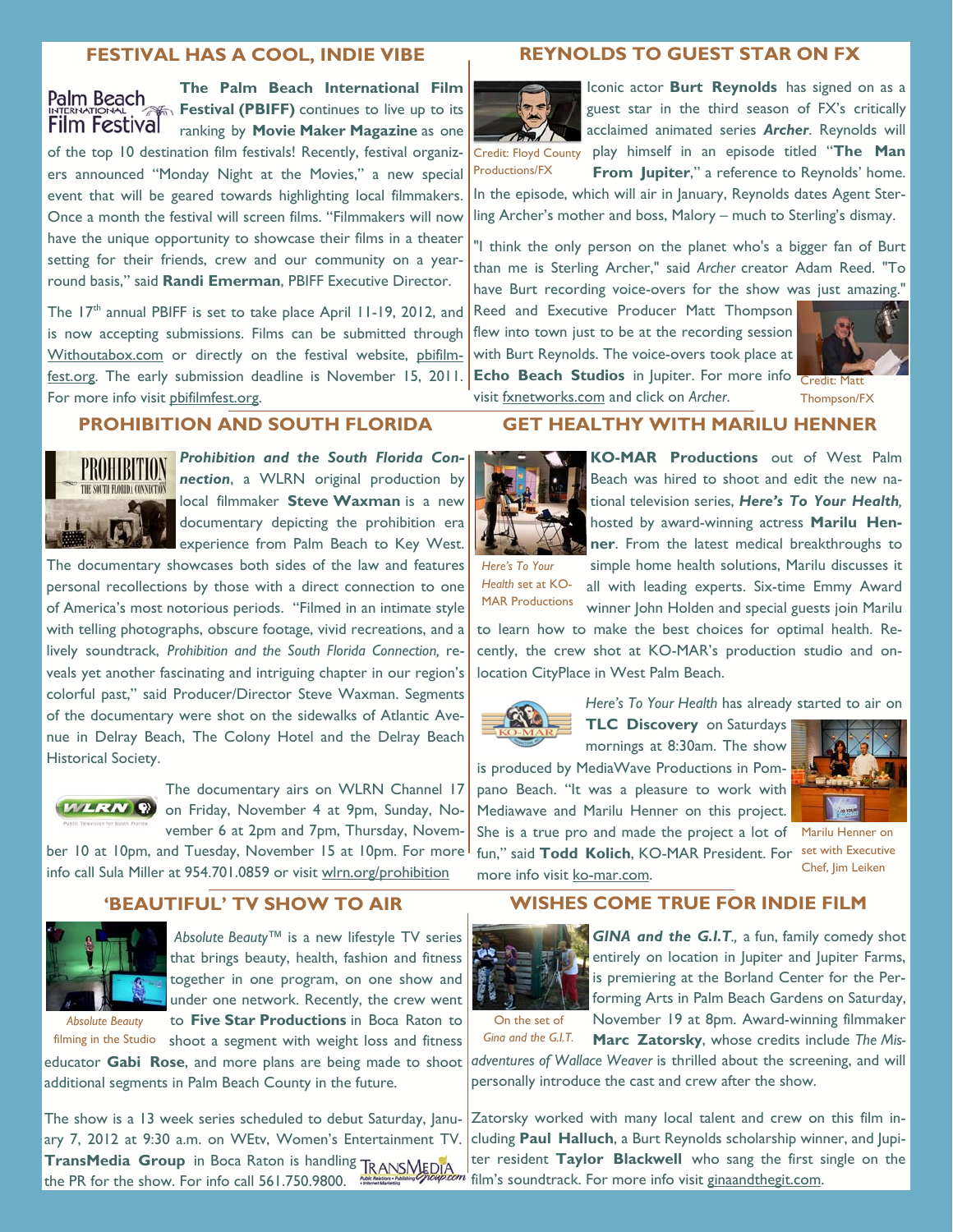# **FLORIDA'S LARGEST STUDENT FILM COMPETITION OFFERS \$10,000 IN CASH AWARDS**



Celebrating 17 years, the highly acclaimed Palm Beach International Film Festival in collaboration with the Palm Beach County Film & Television Commission, is pleased to announce the official Call for Entries for the **2012 Student Showcase of Films (SSOF)**. Film students enrolled in Florida high schools and colleges are encouraged to submit their entries online no later than **Monday, January 23, 2012.** To submit through the online application program, view the awards breakdown and other information, please visit pbfilm.com/studentshowcaseoffilms.cfm. The awards show will take place at **Keith C. and Elaine Johnson Wold Performing Arts Center** at **Lynn University** on **Wednesday, March 14, 2012** at **10am**.

The SSOF is the largest statewide film competition and awards ceremony for Florida student filmmakers. The juried competition recognizes outstanding high school and college students by presenting over \$10,000 in scholarships and awards in six film categories: Feature/Shorts, Documentary, Animation, Commercial/PSA, Music Video, and Audience Award, in addition to screenwriting and poster competitions. Honoring the legacy of Burt Reynolds, the festival also awards an annual scholarship bearing his name, plus a Sara Fuller Student Scholarship through Film Florida. Each year, the films are judged by top industry professionals, and competition finalists are



L-R: Armaan Uplekar and Tyler Rabinowitz with Burt Reynolds

honored at a sizzling live awards show. Past guests have included Amanda Bynes, Vincent Pastore, and Burt Reynolds. Winning student films will also be screened in their entirety at the students' own premiere during the film festival. For more info visit phfilm.com.

### **MANSION TO BE FEATURED IN PARKER**



Production on the feature film *Parker* created quite a buzz last month in Palm Beach County. *Parker* is the first Donald Westlake adaptation to officially name its 'criminal with a conscience' by his true name, Parker. The film shot in many of

Sea & Stone Mansion

Palm Beach County's most picturesque locations including a magnificent mansion called Sea & Stone. "This 35,000 sq. ft. home is a spectacular example of how brilliant architecture, outstanding design, and one's vision of creating a European masterpiece came together in Palm Beach County. The Director, Mr. Taylor Hackford thought this location was spectacular for the film," said **Verna Shore**, President of Locations Extrordinaire, Inc.



Other locations included G-Star Studios, the Boca Raton Resort & Club, and many beautiful streets in Boca Raton, Ocean Ridge, and

Jennifer Lopez Jason Statham West Palm Beach. The film stars

**Jennifer Lopez** and **Jason Statham**. It is set to hit theaters in October 2012. For more information call 561.233.1000.

## **'ELECTRIC' DOC INKS MAJOR DEAL**



A distribution agreement for the documentary *What Is The Electric Car?* has been signed with Celebrity Home Entertainment and their parent company Celebrity Video Distribution. They will handle Video-on-Demand outlets

Filming of *What Is The Electric Car?* 

including iTunes, Hulu, Amazon, as well as mainstream DVD distribution to outlets such as

Netflix and Wal-Mart, and shop the film for foreign distribution.

Segments of the film shot in Palm Beach County on roads through Riviera Beach, Singer Island, Palm Beach Shores and North Palm Beach. The Palm Beach premiere of the film took place at the Norton Museum of Art. For info visit whatistheelectriccar.com.

#### **ESPN TO COVER CELEB TENNIS EVENT**

The annual **Chris Evert/Raymond James Pro-Celebrity Tennis Classic** is back! **ESPN** will be covering all of the action, and will air highlights from the event in 2012, most likely during the Australian Open. This year's event will bring together stars from the entertainment and tennis worlds for a

Chris Evert

three-day charity event from November 11-13, Credit: Fred & 2011. Tennis will be played at the Delray Beach **Tennis Center**, and the 22<sup>nd</sup> annual pro-celebrity Susan Mullane

gala, will once again be held at the **Boca Raton Resort & Club**  in Boca Raton. The event will feature R&B legends **The Spinners**.



Among the celebrity participants expected to play tennis this year are actors Jeffrey Donovan, Scott

Foley, Christian Slater, Hoda Kotb, Elisabeth Shue, Alan Thicke, Jon Lovitz, Stone Phillips and many other A-List participants. Chris Evert hosts this event to help support charities. Over \$19 million dollars has been distributed to worthwhile programs all over Florida, since the event began over two decades ago. For more information visit chrisevert.org

or call 561.394.2400.



**CHRIS EVERT RAYMOND JAMES\*** 

#### **SHOWCASE YOUR TALENT!**



**The South Florida Fair** is once again searching for the most talented contestants for the  $12<sup>th</sup>$  anniversary of **Starz of the Future**! Auditions will be held Saturday, December 3 from 10am-8pm, and

Monday, December 5 from 5pm-9pm. All contestants will be given an assigned date, time and location for their audition. There are three age categories, kids (6-12 years), teens (13-19 years) and adults. There is no entry fee. The deadline to register is Friday, November 25 at 5pm.

The South Florida Fair is celebrating its 100<sup>th</sup> year! The Fair will take place at the South Florida Fairgrounds from Janusouth ary 13-29, 2012. For info visit southfloridafair.com. **FAIR**